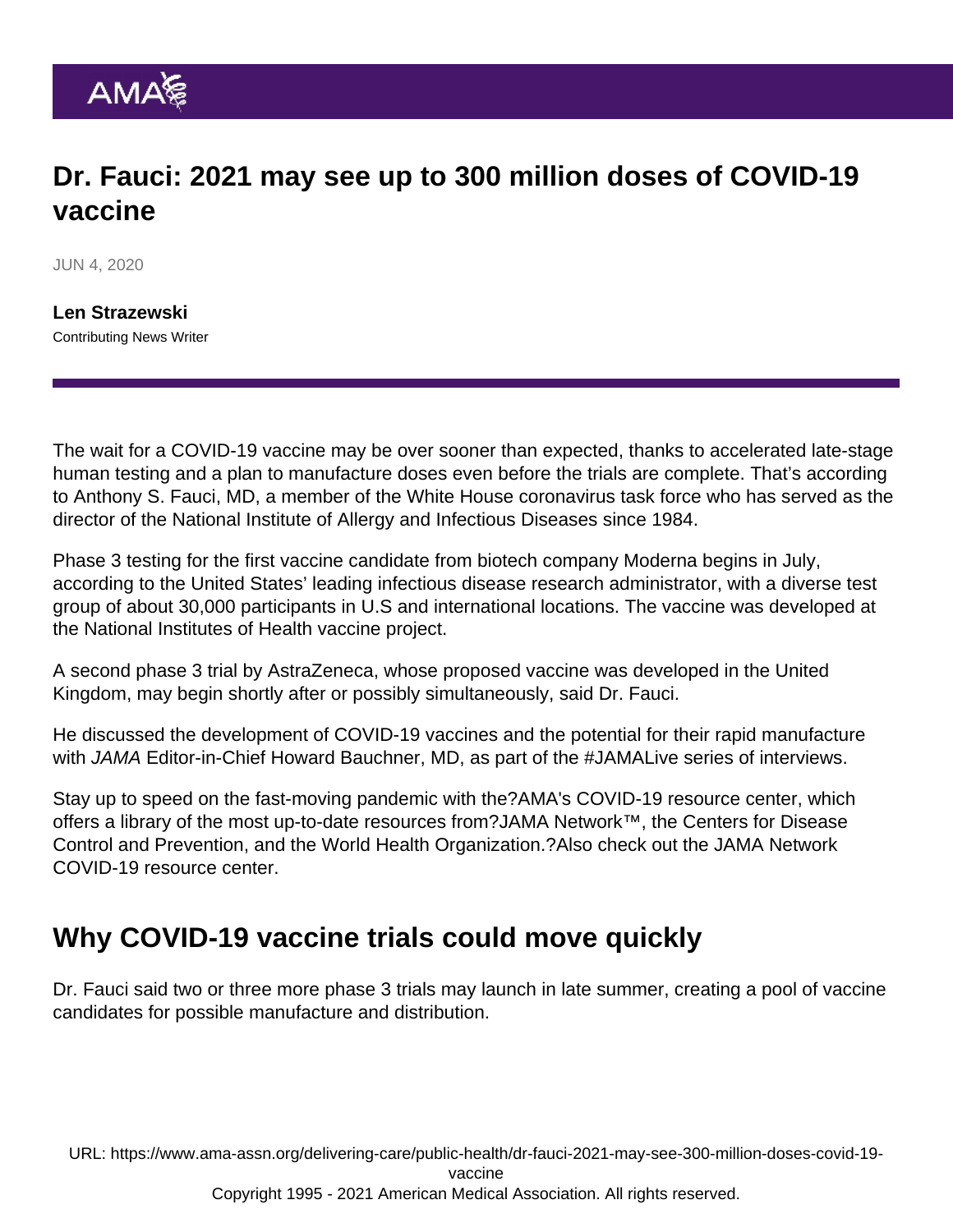Usually phase 3 can take several months to yield results but one or more of the summer trials could be ready much sooner, he noted.

"If you start the phase 3 and then when you are a month or two into it, and you are in an area that you have highly vaccinated where you have a big outburst and a surge of cases, you could get your answer pretty quickly," he said.

"I am cautiously optimistic that with the multiple candidates with different platforms, that we are going to have a vaccine that shows a degree of efficacy that will make it broadly deployable," he said. "However, there is never a guarantee that you are going to get an effective vaccine. And I am a little concerned about the durability of the response."

Dr. Fauci said that most vaccines developed for coronaviruses in the common cold, for example, are effective for only a year or less, while vaccines that have been developed for other infections can last 10 or more years, creating an unreasonable level of expectation.

## Faster pace for COVID-19 vaccine manufacture

However, if early data from the phase 3 trials shows promise for one or more candidates, the pharmaceutical companies, in partnership with the federal government, may begin to manufacture doses for distribution in advance of final results, a process Dr. Fauci called "unique."

This accelerated manufacturing could yield as many as a 100 million doses by end of 2020, ready for distribution if the developing data supports its use, Dr. Fauci said. By early 2021, 200–300 million does may be ready.

Other treatments may also be ready for use ahead of vaccines to provide immediate protection for elderly patients and patients with underlying medical conditions. "Very, very high priority" treatments in this category include monoclonal antibodies and convalescent plasma.

In the meantime, ahead of vaccines and tested treatments, cities and states are reopening for business and many are considering reopening schools ahead of late August or early September start. The impact of reopened cities on infection rates won't be known for several weeks and will be complicated by the diversity of infection in the U.S., Dr. Fauci said. And the prospect of opening schools may be complicated by many factors, including the respective regional rates of infection.

"There are many, many counties in certain areas of the country where there is almost no infection at all. Under those circumstances, it is much easier to make a decision about opening the schools. If you are in an area where there is a considerable degree of active, ongoing infection, you may have to make some difficult decisions," he said.

URL: [https://www.ama-assn.org/delivering-care/public-health/dr-fauci-2021-may-see-300-million-doses-covid-19](https://www.ama-assn.org/delivering-care/public-health/dr-fauci-2021-may-see-300-million-doses-covid-19-vaccine) [vaccine](https://www.ama-assn.org/delivering-care/public-health/dr-fauci-2021-may-see-300-million-doses-covid-19-vaccine) Copyright 1995 - 2021 American Medical Association. All rights reserved.